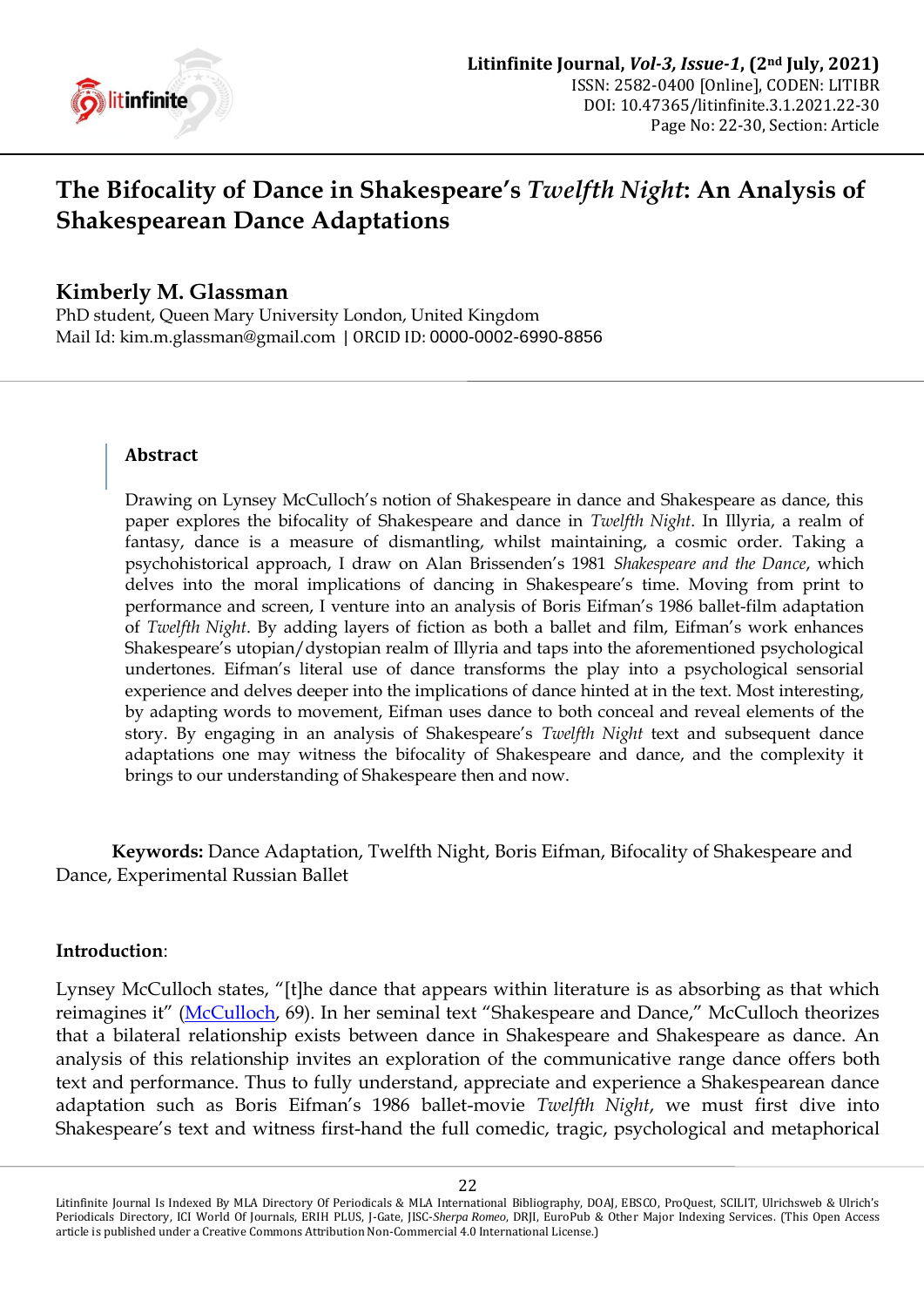

meanings behind dance in Shakespeare. Only then may we address Shakespeare as dance by analyzing choreography as a mode of communication in Shakespeare's play and turning to the dance in Eifman"s ballet-movie, which is here seen as a means to further explore and experiment with topics in *Twelfth Night*, specifically passion, death, and the faculties of the mind.

The play, for all intents and purposes, is a comedic love story that begins with confusion and ends in marriage. A shipwreck leaves Viola stranded on the island of Illyria where – as a precaution after assuming her twin brother, Sebastian, has died at sea – she takes on the guise of a man named Cesario to work for the Duke Orsino. Viola falls in love with the Duke, who is in love with the Countess Olivia, who in turn falls in love with Viola"s male persona, Cesario. The play comes to an end when Sebastian is revealed to be alive and Viola reveals herself to be a woman, an action which instigates the couples finally being able to marry: Duke Orsino to Viola and Sebastian to Olivia. Throughout the play, identities are masked by gender and folly. The characters' interactions and dialogues often take on a choreographic semblance, referencing at times dances popular in Shakespeare's day. The following section will address the communicative uses and metaphorical meanings of dance in Shakespeare"s *Twelfth Night*, specifically through Sir Toby"s use of dance metaphors to communicate with Sir Andrew and Feste and how, in doing so, Sir Toby"s character (perhaps unknowingly) unravels the ending of the plot.

## **1. Dance in Shakespeare's** *Twelfth Night*

Through the mouthpiece of Olivia"s uncle, Sir Toby Belch, Shakespeare illustrates the manner in which dance is used as a vehicle for communication in *Twelfth Night*. In Act 1, Scene 3, Sir Toby entreats his companion Sir Andrew Aguecheek to stay and woo his niece. Sir Andrew agrees to prolong his visit by one month because he "delight[s] in masques and revels" (1.3.95.). By comparing the pursuit of Olivia to courtly entertainment (and dancing), Shakespeare sets the tone for the other love pursuits in the play. The following evidence supports this view whilst demonstrating a continuous metaphor of courting as choreographed dance in Shakespeare's text.

Sir Toby begins, in the very next line, to mock Sir Andrew by asking him, "Art thou good at these kickshawses, knight?" (1.3.97). *Kickshawes* were, according to Skiles Howard, a dance used to establish the "measurement of a man" depending on the jump's height and amplitude ([Howard,](#page-7-1) 334). This is reinforced when Sir Toby yells, "Ha, higher!" at the end of the scene (1.3.118-119). Sir Toby proceeds to ask Sir Andrew directly if he can dance a "galliard," which is a five-step lively dance in double time (1.3.101). Though out-dated by the time Shakespeare wrote the play, the *galliard* was a well respected dance known for exemplifying a man"s virtue through his "agility, precision, ... rapidity of footwork, and muscular strength" (Cikigil, 267). Sir Andrew assures his friend that he can dance and thus, following the metaphor, woo his niece stating, "Faith, I can cut a caper" – a caper being the leap before the fifth step in a *galliard* (1.3.102). However, those who knew of the *galliard* dance in Shakespeare"s time would have understood that the reference indicates not that Sir Andrew can actively pursue Olivia, but that while he is busy "cutting-capers" – or showing off, as is the meaning in the dance – "the lady [Olivia] must promenade around him in admiration"

Litinfinite Journal Is Indexed By MLA Directory Of Periodicals & MLA International Bibliography, DOAJ, EBSCO, ProQuest, SCILIT, Ulrichsweb & Ulrich's Periodicals Directory, ICI World Of Journals, ERIH PLUS, J-Gate, JISC-*Sherpa Romeo*, DRJI, EuroPub & Other Major Indexing Services. (This Open Access article is published under a Creative Commons Attribution Non-Commercial 4.0 International License.)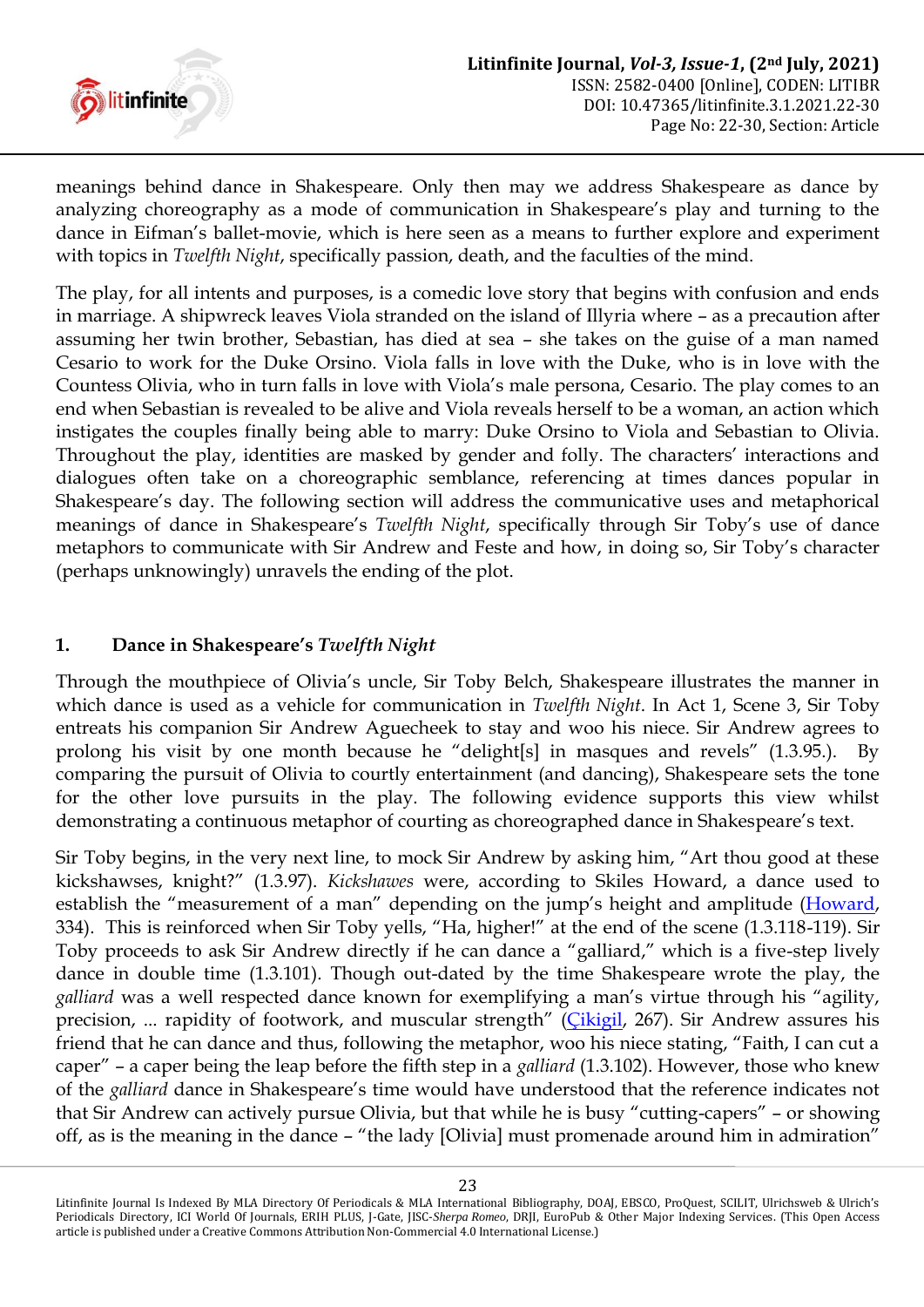

(Çikigil, 267). Thus when Sir Toby metaphorically asks if he can dance, Sir Andrew fails to register the metaphor and misunderstands the conversation. In doing so, Sir Andrew undermines his answer and proves himself unfit to woo when failing to respond in the "masques" (1.3.95) he loves so well.

According to Shakespeare scholar Nekla Çikigil, "[w]hether in concord or discord, characters can "become" the dancing pairs of Renaissance dances," such as "the famous corantos, [and] galliards" (Çikigil, 267). It is thus notable that the galliard was Shakespeare"s dance of choice in this dialogue because according to Peggy Dixon, the galliard is first and foremost "a dialogue in which two dancers (characters) dance (talk) to each other," and not with each other ([Çikigil,](#page-2-0) 267). When Sir Andrew states, "I think I have the back-trick simply as strong as any man in Illyria" (1.3.104-105), he is really saying he is good at taking the back step of the *galliard* – in other words – at disengaging from his partner. The idea that Sir Andrew will never successfully obtain Olivia in his dance/pursuit culminates in Sir Toby"s last long dialogue of the scene where he states:

"Why dost thou not go to church in a galliard and come home in a coranto? My very walk should be a jig. I would not so much as make water but in a sink-a-pace. What dost thou mean? Is it a world to hide virtues in? I did think, by the excellent constitution of thy leg, it was formed under the star of a galliard"(1.3.108-113).

<span id="page-2-0"></span>In the first line Sir Toby mocks Sir Andrew"s ability to woo a woman by asking him why he does not go to church dancing a duet (the *galliard*) and come home dancing the *coranto*, which is a dance wherein "three gentlemen choose three ladies and try to attract their attention with amorous gestures. The ladies first turn away and ignore the approaches until finally they all dance merry together" (Çikigil, 267). In other words, if he is so good at dancing/courting, then let's see it! Nearing the end Sir Toby says that he thought, "by the excellent constitution of thy leg," (metaphorically his ability to dance/court) "it was formed under the star of a galliard," (referencing his natural disposition). Sir Andrew agrees with his friend that his legs are suitable for dancing, falling out of the pre-established metaphorical conversation, and proving ultimately that he cannot keep within the masked dialogue. However the mentioning of the *coranto* also foreshadows the play"s denouement. At the end of the play, three marriages take place: Olivia marries Sebastian, Viola marries Duke Orsino (strictly speaking, this marriage has yet to take place), and Sir Toby marries Maria. At the beginning of the plot, each pair is ignored and remains unnoticed by their inevitable "partner" until the very end of the comedy when, true to form, the play wraps up in a happy ending where everyone is married, or in other words, everyone completes the *coranto* dance together.

Sir Toby seems to direct his second question towards the audience rather than to Sir Andrew when he inquires, "[i]s it a world to hide virtues in?" (1.3.111). The "it" he refers to can either be understood as an allusion to the dancing/wooing he spoke about previously, or as a reference to the "masques and revels" Sir Andrew first claimed he delighted in. Either way, one can understand the "world" as the play, and "virtues" as one's true self. Two layers of meaning thus begin to form in keeping with Sir Toby"s metaphorical dialogue: first, that the true intention and identity of the

Litinfinite Journal Is Indexed By MLA Directory Of Periodicals & MLA International Bibliography, DOAJ, EBSCO, ProQuest, SCILIT, Ulrichsweb & Ulrich's Periodicals Directory, ICI World Of Journals, ERIH PLUS, J-Gate, JISC-*Sherpa Romeo*, DRJI, EuroPub & Other Major Indexing Services. (This Open Access article is published under a Creative Commons Attribution Non-Commercial 4.0 International License.)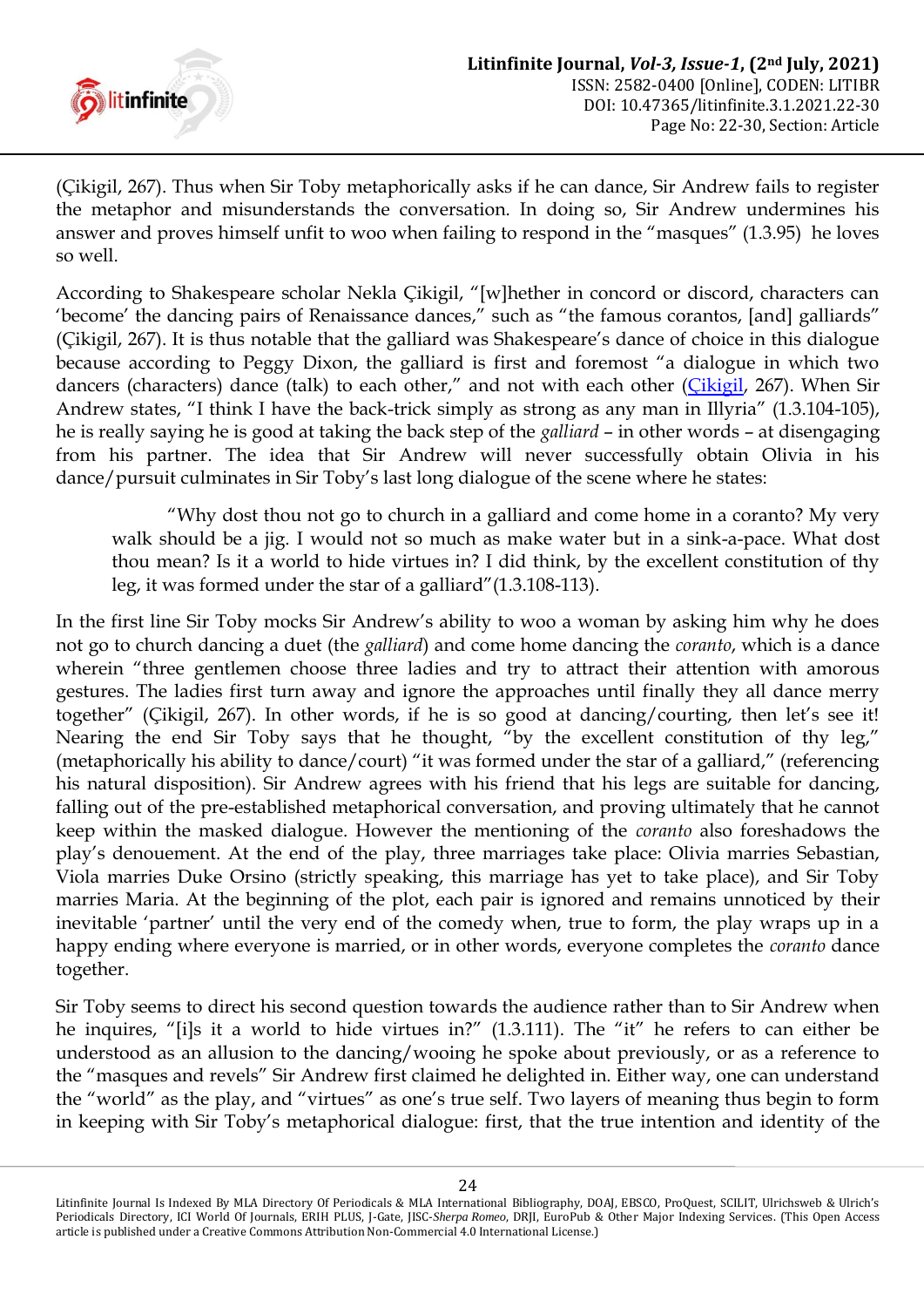

character is hidden amongst the masqueraded love-encounters of the play, and second, more broadly speaking, that the truth is hidden in a world of dance. In doing so, one may understand the individual as a microcosmic reflection of the Shakespearean world of comedy wherein the character may only take off the mask when the *coranto* comes to an end, when the comedy is resolved, when everyone marries and his or her "virtues" (or identities) no longer remain hidden. The microcosmic is here defined as "the single state of man" and "the state of man" as "a little kingdom" ([Bundy,](#page-7-2) 533).

## **2. Shakespeare** *as* **dance in Eifman's ballet-movie of** *Twelfth Night*

While the individual is seen as a microcosmic reflection of the Shakespearean world in this analysis, Russian choreographer Boris Eifman"s ballet-movie can be understood as a microcosmic reflection of the impassioned state of mind. Whereas dance was used metaphorically as a mode of communication between characters in the play, it is used literally in the ballet-movie as a means to express a psychological state (passion/reason) of a person (the filmed audience). Drawing on contemporary and Renaissance psychology, we may witness how dance reveals and heightens nuances of the faculties of the mind in the play and how these themes have been adapted to dance.

Eifman is well known for his numerous novel-inspired ballets. His intention "to express the fiery passions of ballets" characters," has been acknowledged by many as one of the most distinguishing features of his work and is particularly evident in his adaptation of *Twelfth Night* ("[The Company](#page-7-3)"). Eifman"s literal use of dance transforms the play into a psychological and sensorial experience that delves deeper into the implications of dance hinted at in Shakespeare's text.

In doing so, Eifman's *Twelfth Night* magnifies a selection of nuances in Shakespeare's play. Filmed as a ballet-movie, Eifman draws on Shakespeare"s Illyria as a realm of fantasy. The ballet begins with imagery of a boat at sea. Those familiar with *Twelfth Night* will associate this image with the shipwreck that separates Viola and Sebastian at the beginning of the play. Playing with the viewer"s assumptions, however, Eifman tricks his audience and instead has the twins disembark from the ship to enter a cinema together, taking their seats amongst a filmed audience. It is only once Feste, Countess Olivia"s court jester, has introduced the ballet and its dancers that Viola and Sebastian become attracted to the doubly fictional world being played out in front of them. They are drawn, as if by an extraordinary force, towards the ballet when Duke Orsino attempts to woo Olivia. Despite Feste"s delicate attempt to stop them from joining in the choreography, the twins present themselves on stage, much to the confusion and bemusement of the audience(s).

Eifman explains that he "strive[s] to express not the text, not the plot, but that which exists between the lines, that which moved and inspired [him] while reading" (Barnett and Skelton, 25). While it is possible to complete this analysis of dance bifocality by discussing how the dances mentioned and used in Shakespeare's work are then directly adapted/used in Eifman's ballet - as for example in the aforementioned exchange between Sir Toby and Sir Andrew (one of the opening scenes of the ballet), during which one of the first dance combinations given to Sir Andrew is a series of high jumps, not unlike the *kickshawses* previously mentioned. However, this analysis will focus more on Eifman"s adaptation of the play as an experimental ballet pushing the boundaries of text

Litinfinite Journal Is Indexed By MLA Directory Of Periodicals & MLA International Bibliography, DOAJ, EBSCO, ProQuest, SCILIT, Ulrichsweb & Ulrich's Periodicals Directory, ICI World Of Journals, ERIH PLUS, J-Gate, JISC-*Sherpa Romeo*, DRJI, EuroPub & Other Major Indexing Services. (This Open Access article is published under a Creative Commons Attribution Non-Commercial 4.0 International License.)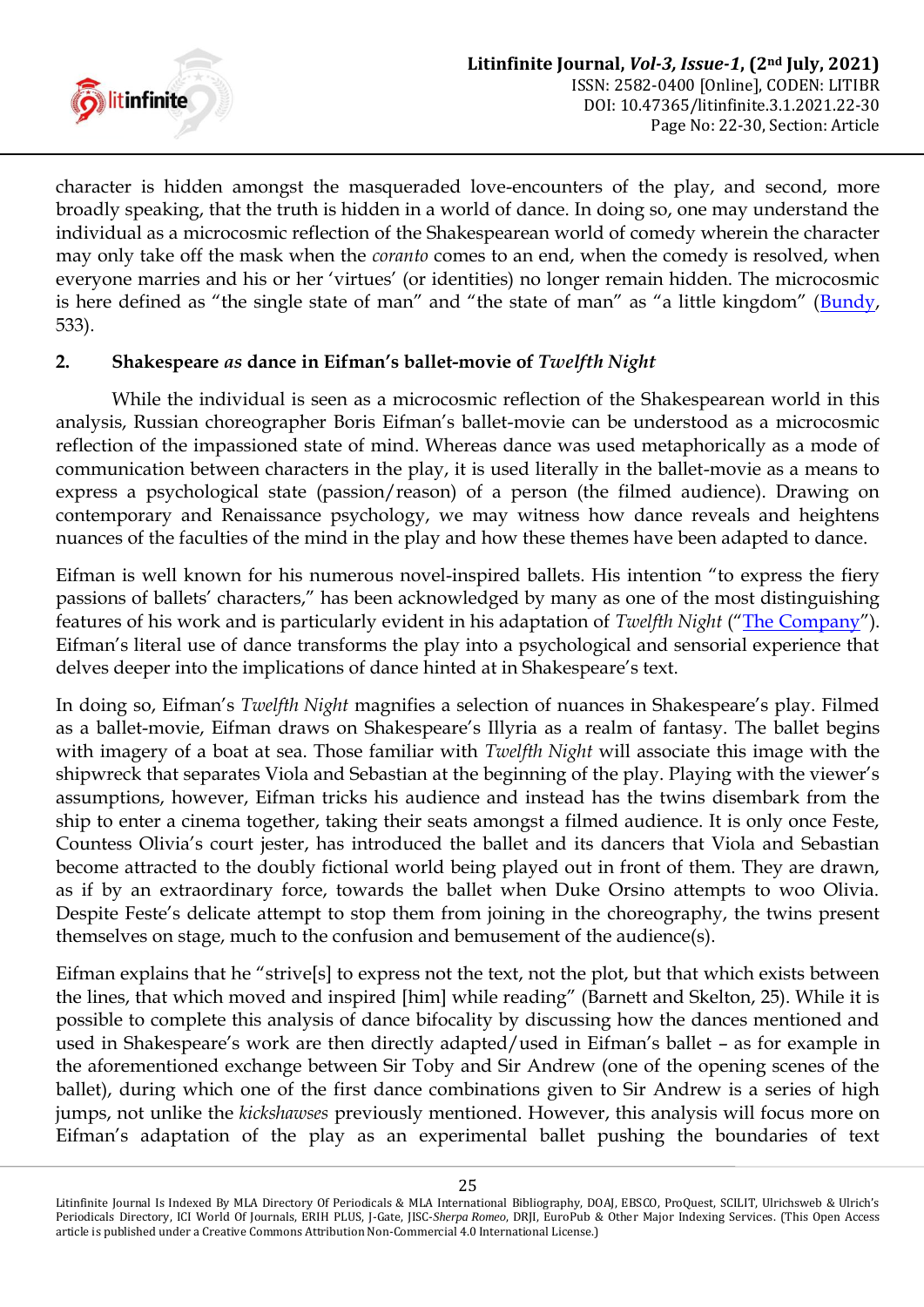

exploration. Robin Wharton said it best when she stated, "[t]he source text is not reproduced so much as manipulated [using] ballet's kinaesthetic vocabulary. It becomes simply another tool for making meaning on stage, and the meaning that emerges, although influenced by the source text, is in no way limited by or grounded within it" ([Wharton,](#page-7-4) 20). Thus though, as scholar Clive Barnes asserts, "[t]he balletomane also imports his or her own understanding of the play as a cultural artefact embedded in a critical apparatus designed to tease out the psychological and social motivations of its characters"([Barnes,](#page-7-5) 142), it is more appropriate to direct our attention not to what is recognizable in the ballet adaptation, but to that which is foreign and new to the audience.

In Eifman's ballet, the development of the plot takes on a symbolic rather than literal quality. The choreography is composed of large groups dancing in provocative, comedic and lewd manners with thrusting, accidental collapsing, layering of dancers, and over-exaggerated movements. While it is possible to follow the play"s plot as the ballet-movie unfolds, Eifman uses metatheatrics to tell two stories at once and expand the themes beyond simply the ballet or the text exclusively. The division of realities between the ballet stage performance and the filmed audience performance creates an illusion of *phantasmagorical realism*. With this term I refer to the combination of a bizarre or fantastic assemblage of choreography matched with an undeniable concern or affirmation of fact of reality. The viewer identifies with the acted audience (themselves being an audience), but they are reminded through the evident layering of fiction that what they are really looking at is a deceptive world of imagination. The question remains, what purpose has this fantasy–reality dualism served? In other words, why would Eifman want us to both believably identify with the main characters, and be clearly and undoubtedly aware of the fantasy at play?

The answer, I believe, lies with a key theme Shakespeare introduces in *Twelfth Night*: Passion. Knowing that Eifman is "very fond of psychoanalysis (Freud and Jung)" and that he is interested "in exploring extremes of emotion through movement" (Reiter), we may understand his ballet as a cacophony of sounds, expressions and choreographies that evoke and map out a kinaesthetic interpretation of passion or of the impassioned state of mind. Freudian psychoanalysis centers a great deal on passion as it is thought to be one of the sources of our unconscious drives [\(Karlsson,](#page-7-6) 112-113). However, passion is not a fixed state, it "is always directed towards something" [\(Campbell](#page-7-7), 1). According to Jan Campbell, "[w]e could call that something an object, but before the object exists, or after it is destroyed or lost, passion is in search of a form in which it can be dressed and carried" ([Campbell](#page-7-7), 1). Eifman"s ballet exemplifies passion seeking its form. When Viola and Sebastian get up from their seats to enter the ballet, they are drawn by their passion "to a place beyond the ego and all reason, to the madness..." ([Campbell,](#page-7-7) 2). The filmed audience adds a layer to the ballet, that of a fictional film, which holds a place in this analysis in its own right.

Austrian author, dramatist and contemporary of Freud, Arthur Schnitzler "realized that the theatre audience, like the psychiatrist, draws its conclusions directly and solely from human behaviour" [\(Kandel,](#page-7-8) 82). The impassioned state of mind (representing unconsciousness) can be understood as expressed through performance of bodily action and received by the passive seated theatre audience (representing consciousness). The ballet can here be understood as an exploration of a state of mind, or rather a state of emotion. For passion undoes the very fabric that holds together

Litinfinite Journal Is Indexed By MLA Directory Of Periodicals & MLA International Bibliography, DOAJ, EBSCO, ProQuest, SCILIT, Ulrichsweb & Ulrich's Periodicals Directory, ICI World Of Journals, ERIH PLUS, J-Gate, JISC-*Sherpa Romeo*, DRJI, EuroPub & Other Major Indexing Services. (This Open Access article is published under a Creative Commons Attribution Non-Commercial 4.0 International License.)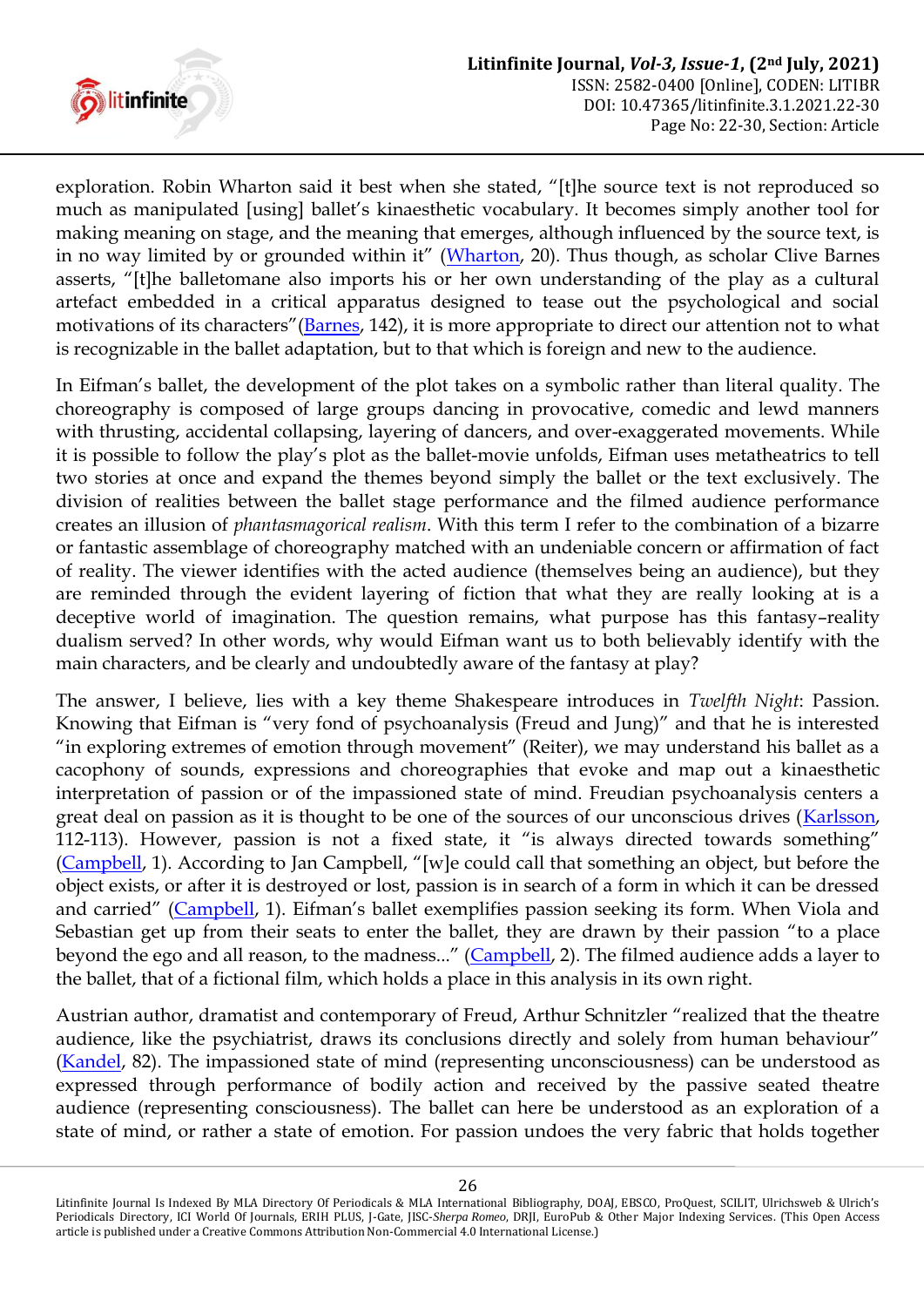

our reality, or what Freud would term the ego. Passion "expos[es] the ultimate separation of the individual from shared experience" (Viola and Sebastian leaving the audience), but in marking "a break from social existence, it is also the nature of passions, their immediacy and transparency, which makes them shareable" (the acted-audience is privy to witness the passion on stage) [\(Campbell,](#page-7-7) 157). For example, when Malvolio – who in this reading embodies the passion that does not find/attain its form – leaves the ballet and enters the audience he is reaffirming the paradoxical qualities of passion: that it separates you from the group whilst bringing you together. Simply put, psychological drives, such as passion, come from the unconscious – it is the forms that differ.

Eifman"s choreography visually represents and emphasizes the passion paradox through his numerous group scenes. Almost every second scene is comprised of two elements: a *pas de deux* or *pas de trois* between those who are courting, or those who are being courted (representing passion following its form), and a chorus who echo the emotions present on stage through their own choreography (representing passion as a shared experience). Thus, in surpassing the ego, or state of reality/reason, Eifman's dancers express the emergence, pursuit, and infection of passion. Moreover, Shakespeare often equates passion or lust to contagion – another theme that I believe is amplified in Eifman's adaptation.

## **3. Contagion, passion and death through dance**

Dance, song, and by extension, love are each often equated to death and the plague in Shakespeare"s *Twelfth Night*. In Act 1, scene 5, falling in love is likened to catching the plague as seen when Olivia exclaims, "[u]nless the master were the man. How now? Even so quickly may one catch the plague?"(1.5.263-264). As we have already established, in Shakespeare's play, love and wooing are likened to music and dancing. Thus, in establishing a decisive link between love and death, Shakespeare demonstrates the macabre undertones of comedic unrequited love, encapsulated in Feste"s initial commentary on death being the necessary catalyst that leads everyone to their happy endings: "Many a good hanging [le petit mort] prevents a bad marriage" (1.5.17-18).

In Act 2, scene 3, Feste is described as having "contagious breath" when singing a love song, insinuating that he has an infectious voice (2.3.48). Here again Sir Toby takes the opportunity to mock Sir Andrew by confusing him when stating, "[t]o hear by the nose, it is dulcet in contagion" (2.3.50). Toby herein references the plague-time practice of breathing through perfumed handkerchiefs. Moreover, a death-sex mix is soon after introduced when Sir Toby sings, "But I will never die," and Feste responds singing, "Sir Toby, there you lie" (2.3.94-95). Shakespeare scholars posit that Shakespeare, through Toby, might be parodying a melodramatic death, but he could also be equating the experience of death to that of sexual pleasure.

Eifman incorporates his own allusions to the death-sex mix into his ballet-film. Death can be found in various points of Eifman"s work: A group of nuns surround Olivia, who is dressed all in black until she is married, and Duke Orsino is escorted offstage after being rejected by Olivia, hoisted up as if he were being carried in a coffin – to name but a few particular instances. However, instead of alluding to the plague, I believe Eifman is drawing inspiration from Freud's dichotomous drive

Litinfinite Journal Is Indexed By MLA Directory Of Periodicals & MLA International Bibliography, DOAJ, EBSCO, ProQuest, SCILIT, Ulrichsweb & Ulrich's Periodicals Directory, ICI World Of Journals, ERIH PLUS, J-Gate, JISC-*Sherpa Romeo*, DRJI, EuroPub & Other Major Indexing Services. (This Open Access article is published under a Creative Commons Attribution Non-Commercial 4.0 International License.)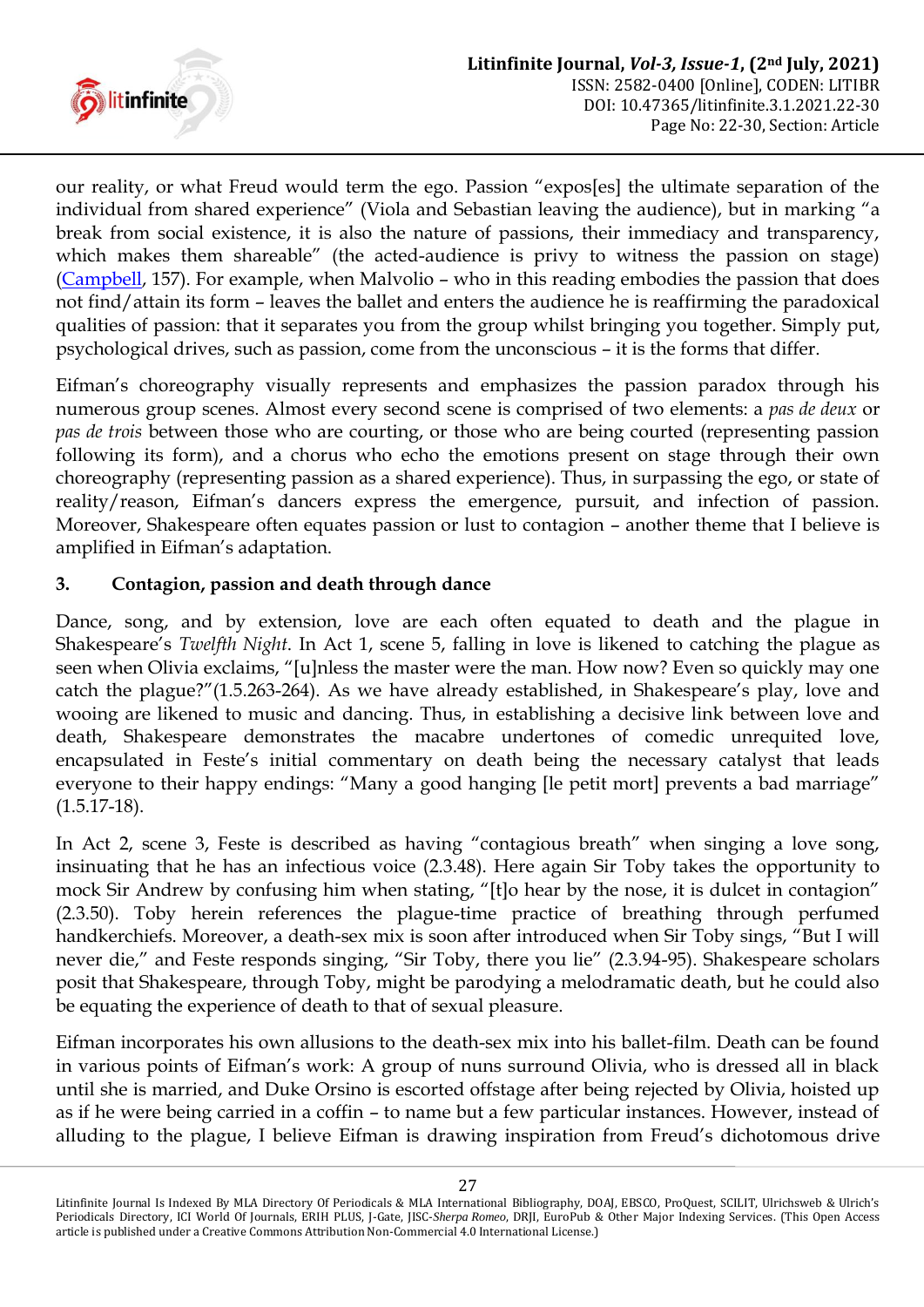

theory where sex and passion partake in both the drive towards life, Eros, and the drive towards death, Thanatos. Passion or sex is used for pro-creation in the drive towards life, whereas sex is used primarily for pleasure in the drive towards death [\(Karlsson,](#page-7-6) 112-113). There is a sharp juxtaposition between the almost crass and over-erotic choreographic combinations that make up the majority of the ballet and the very pristine, white, traditional ending where the couples pair off and marry.

The back and forth movement of the scenes, choreographies, and emotions amplify not the division but the eternal struggle between these two drives theorized by Freud. Viola and Sebastian take on the role of voyeur, looking in on the object of their passions. While not in their "true" identities they cannot use their passion as a drive towards life because the match cannot, much as in Shakespeare"s play, be sanctioned in this universe. However, once the identities are re-established, and, metaphorically speaking, our *coranto* has come to an end – passion can be used to pursue the drive for life in the purity of marriage and the engenderment it implies.

Eifman thus kinaesthetically expands on Shakespeare's themes of dance, passion, and death in *Twelfth Night*. Shakespeare could not have foreseen artists creating adaptations of his work that also draw from Freudian psychoanalysis – it would take a retroactive, ahistorical analysis to join Freud and Shakespeare on the same page. However, Shakespeare did allude to the psychology of his day. For example, Sir Toby inquires, "Shall we rouse the night owl in a catch that will draw three souls out of one weaver?" (2.3.51-52). The "three souls" is an allusion to the three faculties of the soul – reason, feeling and passion. According to Murray W. Bundy, there was a "Renaissance distinction between the faculties of knowledge and those of action" ([Bundy,](#page-7-2) 520). In this sense, reason and position were thought to be faculties of the mind and knowledge, and appetite and affection were believed to be faculties of the body and action [\(Bundy,](#page-7-2) 520). Through a Renaissance understanding of psychology, Eifman"s work can be seen as an exploration of the appetite of affection superseding the faculties of the mind, Freud"s "ego". However, psychology has changed quite a bit since the 1600s, and therefore a psychohistorical analysis of *Twelfth Night* does not, in my view, do Eifman"s adaptation justice.

## **Conclusion:**

In conclusion, Eifman's literal use of dance transforms the play into a psychological sensorial experience that delves deeper into the implications of dance hinted at in the text. Eifman"s adaptation can be experienced as a kinaesthetic interpretation of passion and a deliberate exposure of the macabre undertones ofcomedic unrequited love in Shakespeare"s text. In sum, by adapting words to movement, Eifman uses the bilateral relationship that exists between dance *in* Shakespeare and Shakespeare *as* dance as a means to further explore topics in *Twelfth Night*, specifically that of passion, death and the faculties of the mind.

Eifman, through the medium of dance and film, has brought Shakespeare into the 20th and 21st century. He has kept his work alive not only as cultural artefact, but as a means of communicating,

Litinfinite Journal Is Indexed By MLA Directory Of Periodicals & MLA International Bibliography, DOAJ, EBSCO, ProQuest, SCILIT, Ulrichsweb & Ulrich's Periodicals Directory, ICI World Of Journals, ERIH PLUS, J-Gate, JISC-*Sherpa Romeo*, DRJI, EuroPub & Other Major Indexing Services. (This Open Access article is published under a Creative Commons Attribution Non-Commercial 4.0 International License.)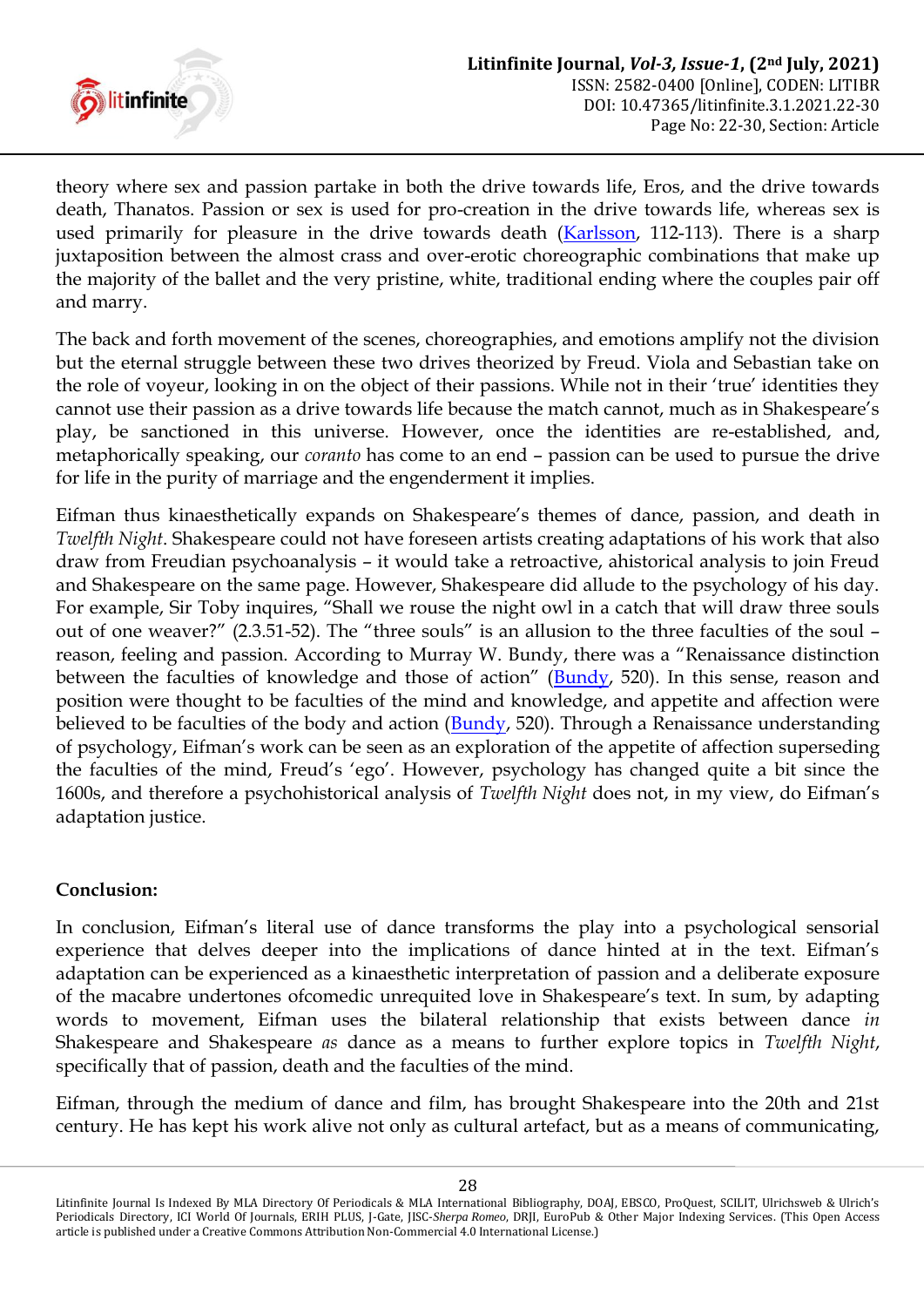

expressing, and exploring themes that have been subject to an evolution over time – and yet, have remained perpetually and globally relevant throughout these past 400 years. Eifman"s dance adaptation invites us to explore the bifocality of Shakespeare and dance, its implications and the complicated richness it brings to our understanding of Shakespeare then and now.

#### **References**

<span id="page-7-3"></span>"The Company." *Eifmanballet.ru*. N.p., 2017. Web. 6 Mar. 2021.

- <http://www.eifmanballet.ru/en/about/theatre>.
- <span id="page-7-5"></span>Barnes, Clive. "The Bard Dances. - Free Online Library." *Thefreelibrary.com*. N.p., 1997. Web. 16 June 2021 . <https://www.thefreelibrary.com/The+bard+dances.-a019156669>.
- Barnett, Dennis and Skelton, Arthur. *Theatre and Performance in Eastern Europe: The Changing Scenes.* United States: Scarecrow Press, 2008. Print.
- Barnett, Dennis, et al. *Theatre and Performance in Eastern Europe*. Netherlands: Amsterdam University Press, 2008. Print.

Brissenden, Alan. *Shakespeare and the Dance*. London, Humanities Press, 2021.

Brissenden, Alan. *Shakespeare and the Dance*. London: The MacMillan Press, 1981.

- <span id="page-7-2"></span>Bundy, Murray W. "Shakespeare and Elizabethan Psychology," *The Journal of English and Germanic Philology* 23.4 (Oct., 1924): pp 516-549.
- <span id="page-7-7"></span>Campbell, Jan. *Freudian Passions: Psychoanalysis, Form, and Literature*. London: Karnac Books, 2013.
- Çikigil, Nekla. "Renaissance Dance Patterns in Shakespeare"s Italian Plays: An analysis of dialogues," *Studies in Theatre and Performance* 26.3. 2006.

Eifman, Boris. *Twelfth Night*. 1986. Web. 16 May 2021. <https://www.youtube.com/watch?v=GABbgR4KFFA>.

- Hopkins, Lisa. *The Shakespearean Marriage: Merry Wives and Heavy Husbands*. London: McMillan Press, 1998. Print.
- <span id="page-7-1"></span>Howard, Skiles. "Hands, Feet, and Bottoms: Decentering the Cosmic Dance in A Midsummer Night's Dream."*Shakespeare Quarterly* 44, no. 3 (1993): pp 325-42. doi:10.2307/2871422.
- <span id="page-7-8"></span>Kandel, Eric R. *The Age of Insight: The Quest to Understand the Unconscious in Art, Mind, and Brain, from Vienna 1900 to the Present*. New York: Random House, 2012. Print.
- <span id="page-7-6"></span>Karlsson, Gunnar, "Life Drives Versus Death Drives," *Psychoanalysis in a New Light*. UK: Cambridge University Press. 2010. Print.
- <span id="page-7-0"></span>McCulloch, Lynsey. "Shakespeare and Dance," *Literature Compass* 13/2 (2016): 69–78, 10.1111/lic3.12313.
- Oatley, Keith. "Simulation of Substance and Shadow: Inner Emotions and Outer Behavior in Shakespeare's Psychology of Character," *College Literature*, Vol. 33, No. 1, *Cognitive Shakespeare: Criticism and Theory in the Age of Neuroscience* (Winter, 2006): pp 15-33.
- Reiter, Susan. "Boris Eifman on creating 'a new type of theater' in ballet." *Los Angeles Times* (May 29, 2015). http://www.latimes.com/entertainment/arts/la-ca-cm-eifman-ballet-20150531- story.html

Shakespeare, William. *Twelfth Night*, ed. R.S. White, Houndmills: Macmillan, 1996. Print.

- The Shakespeare Dance Project. "Dancing in Twelfth Night: Courtly versus Carnal Entertainments," *The Shakespeare Dance Project*, excerpted from Winerock, Emily F. "The Bard"s Galliard: A Practical Guide to Shakespearean Dance" (Princeton, 1999). <https://shakespeareandance.com/articles/dancing-in-twelfthnight-courtly-versus-carnal- entertainments/>
- <span id="page-7-4"></span>Wharton, Robin, "There are no Mothers-In-Law in Ballet": "Doing" Shakespeare in Dance," *Shakespeare Bulletin* 23.3, Fall, 2005.

Litinfinite Journal Is Indexed By MLA Directory Of Periodicals & MLA International Bibliography, DOAJ, EBSCO, ProQuest, SCILIT, Ulrichsweb & Ulrich's Periodicals Directory, ICI World Of Journals, ERIH PLUS, J-Gate, JISC-*Sherpa Romeo*, DRJI, EuroPub & Other Major Indexing Services. (This Open Access article is published under a Creative Commons Attribution Non-Commercial 4.0 International License.)